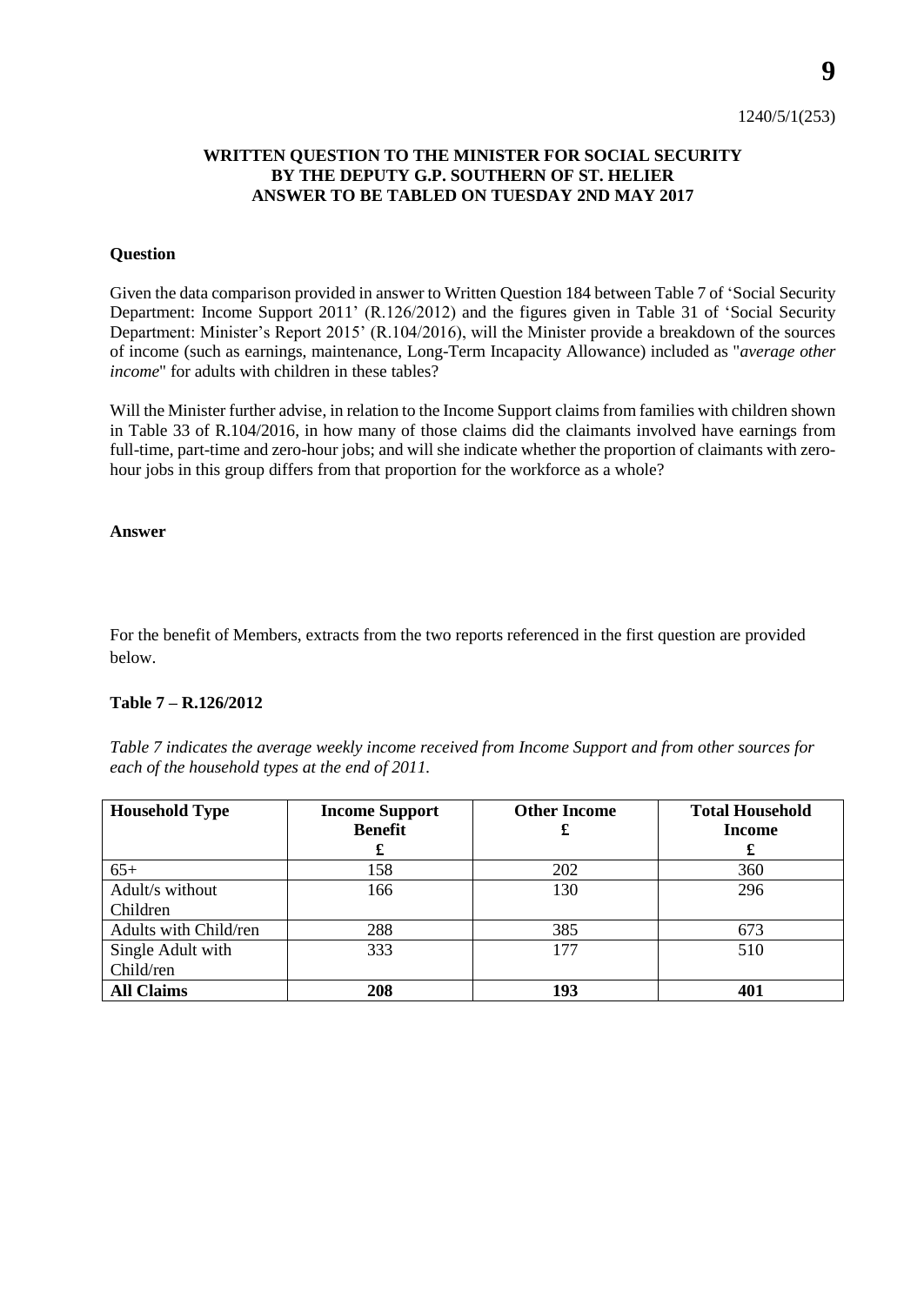## **Table 31 – R.106/2016**

*Table 31 indicates the average weekly income received from Income Support and from other sources for each of the household types at the end of 2015, as well as the percentages of the Income Support households that are wholly reliant on Income Support.*

| <b>Household Type</b>       | Average<br><b>Income</b><br><b>Support</b><br>Benefit £ | Average<br><b>Other</b><br><b>Income</b><br>£ | Average<br><b>Total</b><br><b>Income</b><br>£ | Percentage of<br><b>Households</b><br>wholly reliant on<br><b>Income Support</b> |
|-----------------------------|---------------------------------------------------------|-----------------------------------------------|-----------------------------------------------|----------------------------------------------------------------------------------|
| $65+$                       | £176                                                    | £223                                          | £399                                          | $1\%$                                                                            |
| Adult/s without children    | £187                                                    | £161                                          | £348                                          | 25%                                                                              |
| Adults with child/ren       | £279                                                    | £467                                          | £746                                          | 2%                                                                               |
| Single adult with child/ren | £353                                                    | £232                                          | £585                                          | 14%                                                                              |
| <b>Total</b>                | £227                                                    | £238                                          | £465                                          | 13%                                                                              |

**Table 11:** Total average (mean) weekly income based on claims as at 31 December 2015

*Q.1: will the Minister provide a breakdown of the sources of income (such as earnings, maintenance, Long-Term Incapacity Allowance) included as "average other income" for adults with children in these tables?*

The analysis of "average other income" in the tables above is shown in the table below for adults with children.

| <b>Type of income</b>                                     | 2011  | 2015        |  |
|-----------------------------------------------------------|-------|-------------|--|
| Average earnings                                          | £ 335 | £425        |  |
| Average maintenance income                                | £11   | £7          |  |
| Average pension income                                    | $£$ 2 | $\pounds 1$ |  |
| Average other income, including<br>contributory benefits* | £ 37  | £34         |  |
|                                                           |       |             |  |
| Total 'average other income'                              | £385  | £467        |  |

\* Income in this row includes rental income, insurance payments, benefits from other countries and charitable income, as well as Social Security contributory benefits.

Income from savings and investments (bank interest etc.) is not included in this table and this type of income is not included in the Income Support calculation. Charitable income is recorded but is then wholly disregarded from the Income Support calculation.